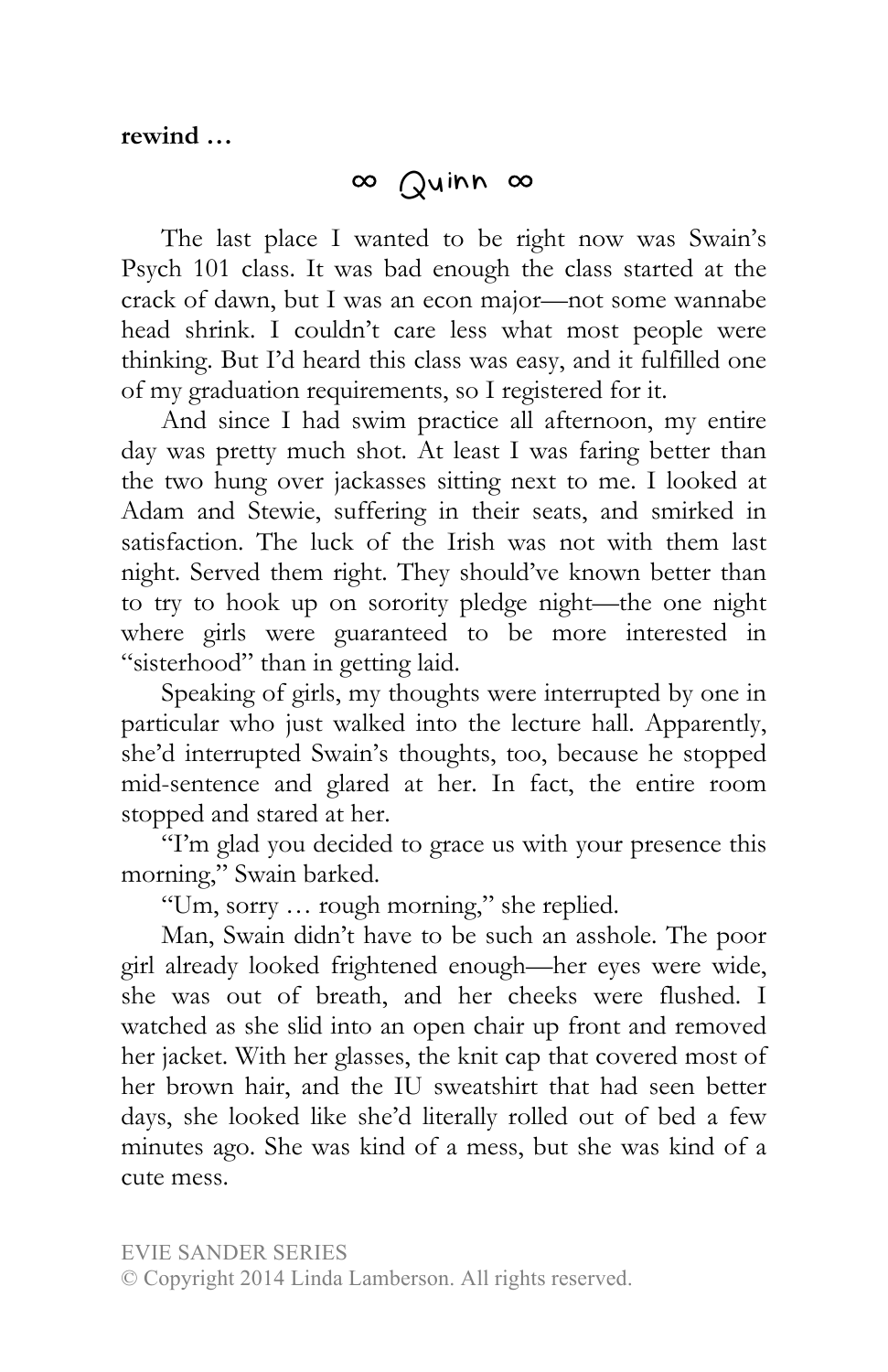I'd seen her before at one or two parties that Adam's fraternity had thrown last semester. She was a freshman, and as a general rule, I steered clear of freshmen—even last year when I *was* a freshman. They were young and naïve, still all wrapped up in their romantic college fantasies, and I certainly didn't claim to be Prince Charming. I preferred hot seniors, who were looking to check "wild, meaningless sex" off their to-do list before they graduated.

Still, there was something about this girl …

I couldn't help but steal glances in her direction during class. She looked distracted, like maybe she was stressed or worried about something, and it made me wonder what she meant when she said she was having a "rough morning." Did she have a late night? If the way she looked was any indication, she wasn't the sorority type, so I assumed whatever was going on with her didn't involve pledge night. Had she spent last night with a guy? Was he an asshole? Did he treat her badly? Hurt her? I suddenly felt a little possessive and protective of this cute mess of a girl. I also couldn't ignore the streak of jealousy I felt rip through me at the mere thought of another guy touching her.

*What the hell?* I asked myself, shaking my head in an annoyed attempt to rid my mind of the strange, unsettling feelings that were screwing with me. I tried to focus on Swain's lecture, but it wasn't long before my eyes—and my thoughts—wandered back to her. Like an itch I had to scratch, I had this undeniable urge to find out who and what this girl was all about.

"Let's end class early today," Swain announced, pulling me out of my fog. "We'll pick up on Friday where we left off today. And everyone, please bring a little more enthusiasm with you to the next class. This information could appear on your midterm exam." The professor gathered his lecture notes and booked it out the door.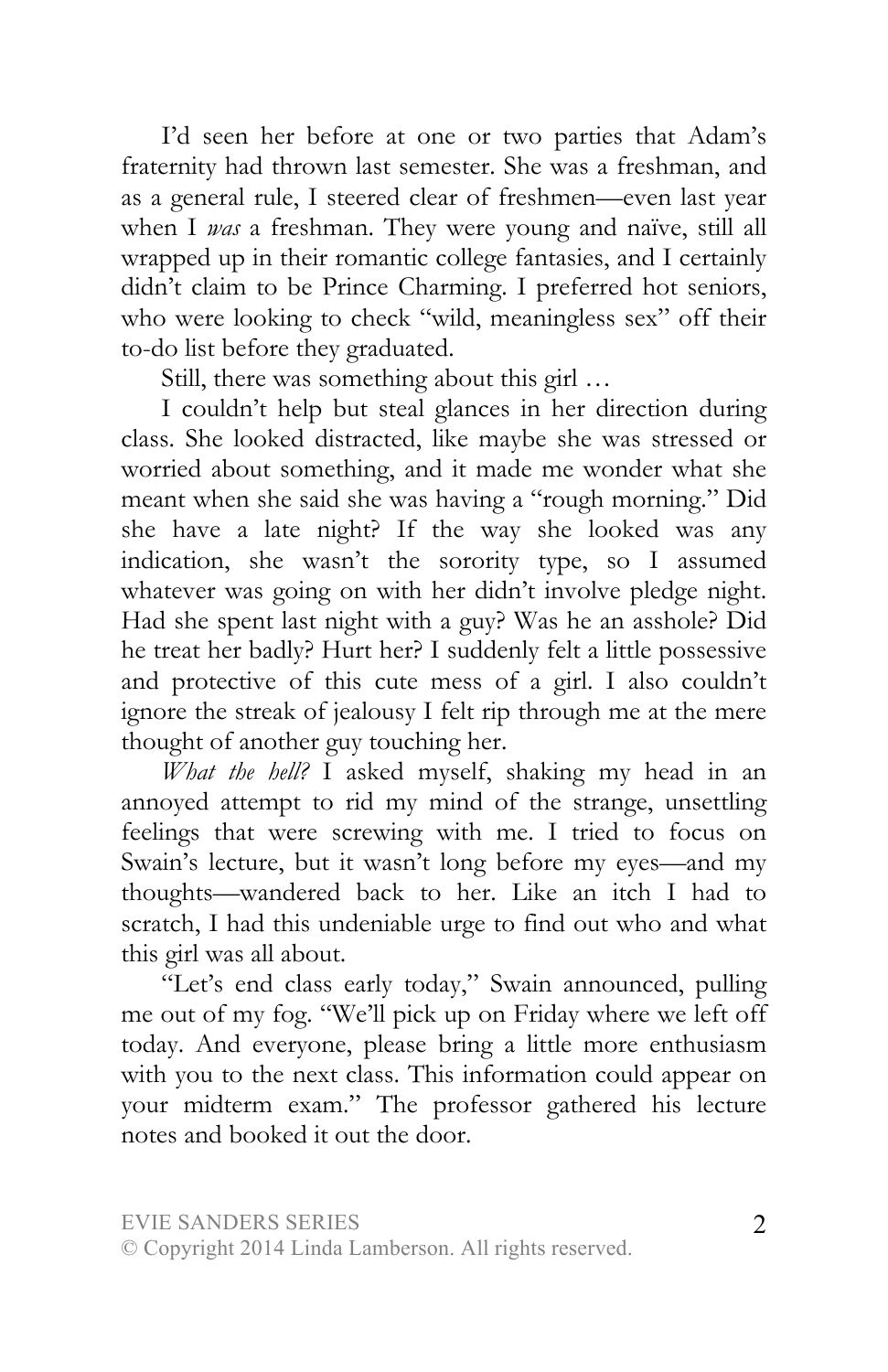"Thank God that's over," Adam mumbled as he packed up his stuff at a snail's pace.

"Seriously," Stewie added, moving just as slowly.

"You're both pathetic," I said without an ounce of compassion. I shoved my crap into my backpack, threw on my jacket, and hightailed it down to the front row. I wanted to catch her before she left.

"Hey, would you mind giving me your notes from last Friday's class?" I asked as soon as I reached her. Okay, admittedly, not the smoothest opener, but it was the first thing that popped into my mind. Okay, not the first thing that would've been the image of what I'd like to do to her if we were alone right now. I felt that all too familiar stirring below the belt and mentally grimaced. This wasn't going to go well if I couldn't keep things under control.

*Down boy!* I ordered myself as I recited the "Pledge of Allegiance" in my head.

When she looked up at me, I felt like someone had slammed head-on into my chest at forty miles per hour. This girl was beautiful. How could I have not seen it before? She had the most unbelievable light green eyes. She wasn't wearing any makeup, and her skin was flawless, and so was her perfect little nose. And her lips—her lips were made to be kissed. *I* wanted to kiss them—over and over again.

She opened her mouth as if to say something, but nothing came out. The way she puckered her mouth only made me want to nibble on her bottom lip before my hands—

I swore all of the blood in my brain just made a mad dash south. I felt like I had the self-control of a horny kid in junior high school. *Crap, who is this girl?*

"That is, if you were here last Friday," I quickly added to curb the uncomfortable silence between us, as well as my own physical discomfort that I feared was becoming more noticeable by the second.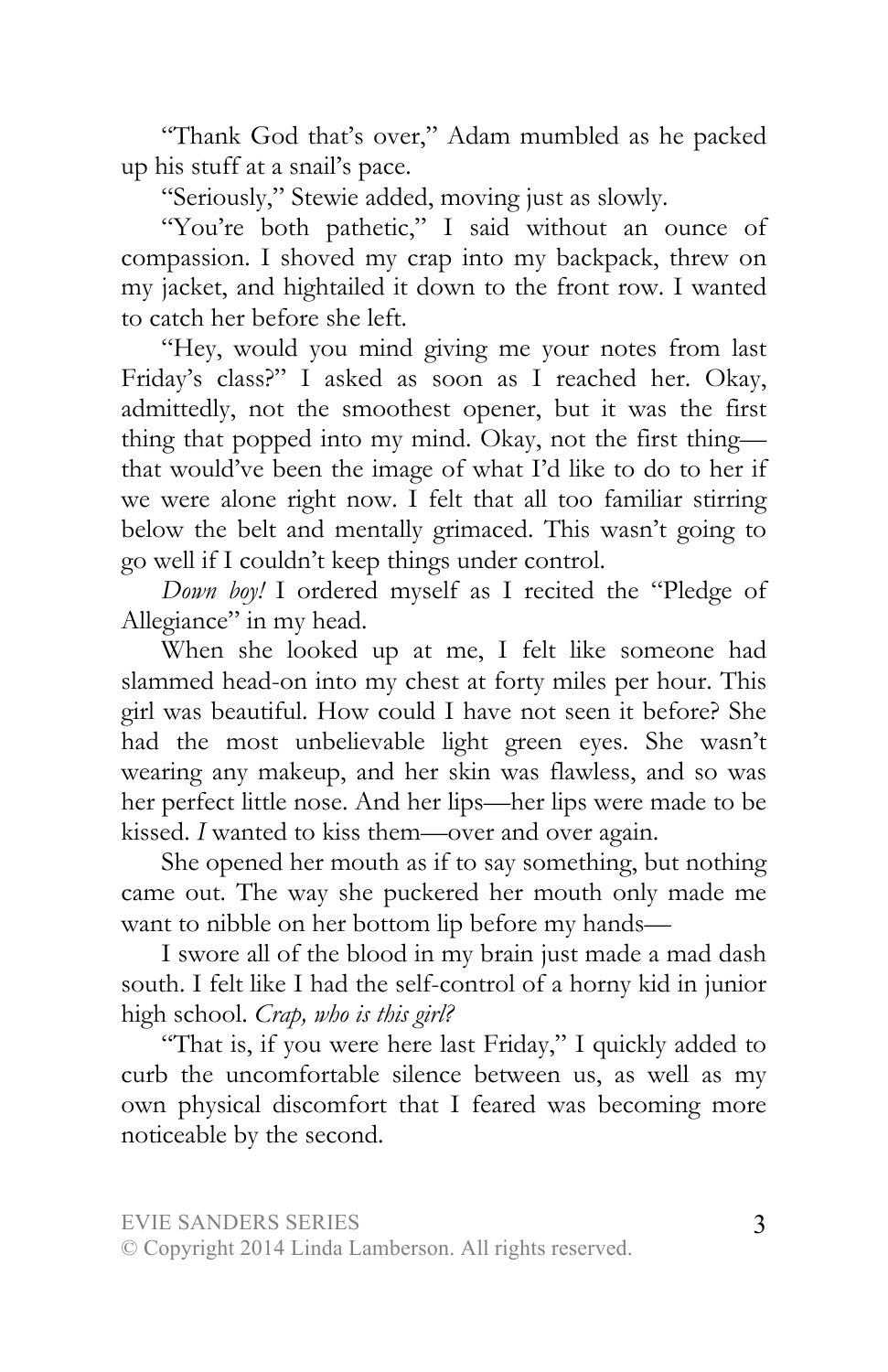But she still didn't say anything. She just stood up and put on her jacket. I did, however, catch her eyes roaming over me, and I had to fight the grin pulling at the corners of my mouth. I knew I was pretty easy on the eyes, and if she was like most girls, I knew she liked what she saw. I realized how arrogant that sounded, but it was the truth. I never had a shortage of hot girls to pick and choose from at the end of the night.

I bent down and picked up the girl's backpack and my shoulder grazed her arm, sending a jolt of energy through me—like a static charge. She must've felt it, too, because she gasped and looked away from me. *Interesting.*

"Sorry, I didn't mean to startle you. I guess I should've introduced myself before I tried to snag your notes. I'm Quinn."

"What, Larry and Curly don't come to class either?" she asked, glancing behind me at Adam and Stewie, who were hanging back by our seats watching the show.

*So this girl has some fire in her—nice.*

She zipped up her jacket and motioned towards the door. I knew I was blocking her path, but I wasn't ready to let her escape yet, so I just stood there.

"Would you trust the likes of them for class notes?" I joked, flashing her my winning smile, the one my mom said always got me what I wanted. The girl blushed, which was exactly the reaction I was going for.

"And you would trust me?" she countered. "A perfect stranger that you randomly picked out of the class?"

*Oh, she* definitely *has some fire in her.* I felt my chest fill with excitement and anticipation at the thought of getting to know this girl better.

"You tell me. Should I not trust you? I mean, you certainly look smarter than those two heathens—and a bit more attractive I might add," I teased.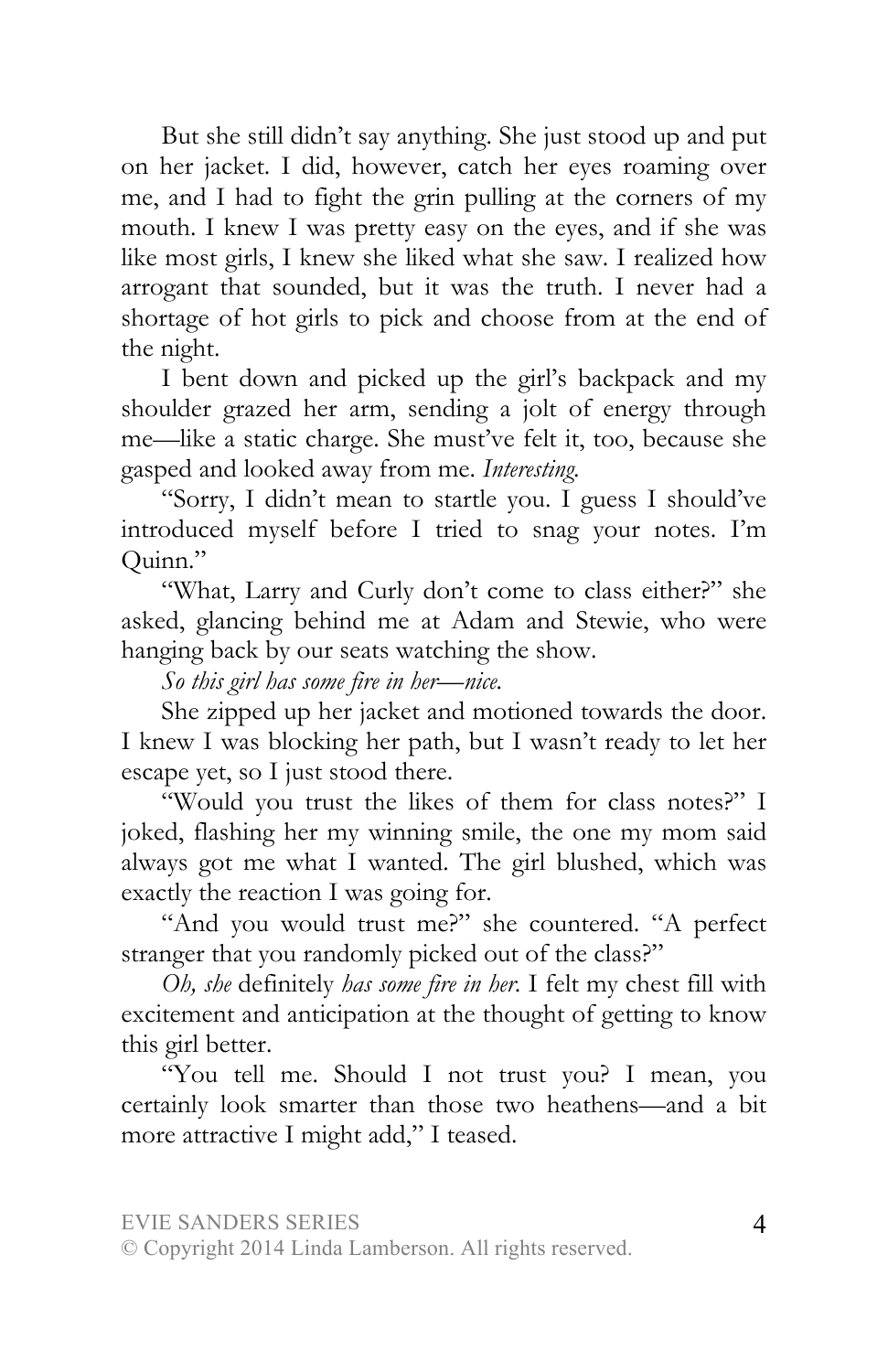"Great, so I'm a step above a heathen. Thanks." She sounded annoyed, which was definitely *not* the reaction I was going for. "Let me ask you something," she continued in a sharp tone. "Do you always make a point of being so *nice* to someone you're asking for help?"

I heard Adam clear this throat, and I knew he was stifling a laugh as Stewie muttered "Mayday" repeatedly under his breath.

*Oh, the game's not over yet*, I wanted to assure them. *Watch and learn, ass-wipes. Watch and learn.* 

"Let me ask *you* something," I responded calmly. "Do you always make a point of being so difficult when someone asks for your help? Hmm … I bet Professor Swain would have something to say about that." I flashed her another grin.

She stood there for a minute and then finally smiled at me.

*That's better,* I thought smugly.

"Didn't he already say enough about me this morning?" She rolled her eyes, making me laugh out loud. I realized I was still holding her backpack, so I offered it to her.

"Oh, thanks," she said as she took it and threw it over her shoulder. "Look, I'm sorry. It's just that good moods and early mornings don't really go hand-in-hand with meespecially when I'm running late for my next class. Speaking of which," she looked down at her watch, "I really have to run. Excuse me."

She gently pushed by me and headed out the door, but I wasn't about to let this be the end of our conversation. She'd captured my attention, and I wanted to make sure I captured hers. I'm not sure why it was so important to me, but it was all that mattered at the moment.

"Later," I called out to Adam and Stewie.

"It's not like you to chase tail, dude," Stewie commented. "You always have the chicks lining up for *you*."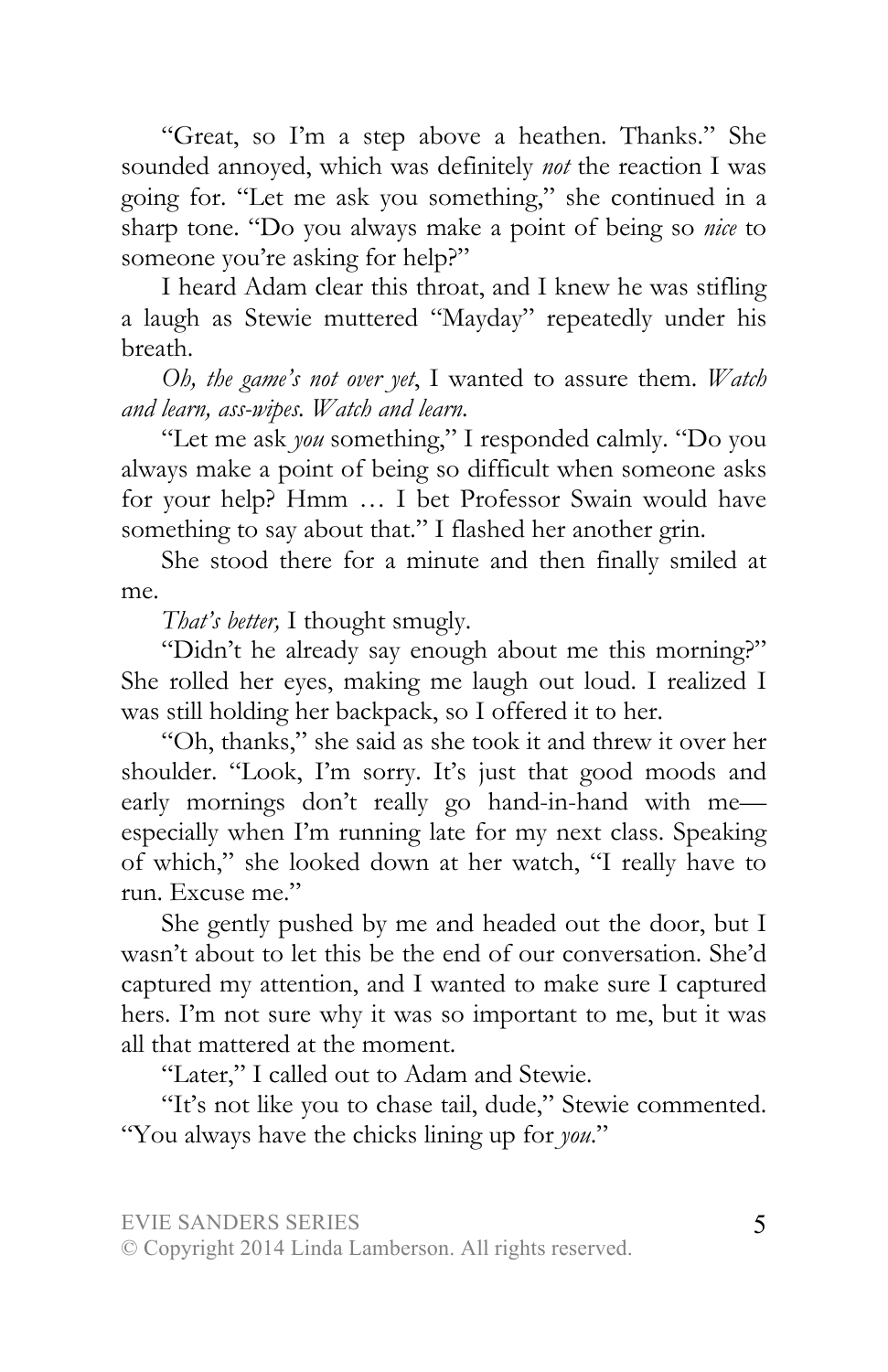"Yeah, well, maybe I'm bored with that. Maybe I miss the challenge."

"Well, then why don't you invite her to the party on Friday night?" Adam suggested. "And see if she has any hot friends."

"Not a bad idea," I replied with a satisfied smirk, knowing it gave me another reason to talk to her.

 I chased after her, following her out of the building, and shivered the instant the cold air hit me. I stuck my hands in my pockets. *Damn, I should've dressed warmer.* I scanned the immediate area and spotted her walking down the sidewalk. I ran to catch up with her, being careful not to fall on the ice and look like a total idiot.

"Hey," I said when I fell into step with her. "I'm headed in the same direction." *Not.* "I'll walk with you." She looked up and flashed me a strange look that I couldn't read before shifting her attention back to the slick sidewalk in front of us.

"So," I continued, "you a freshman?"

She simply nodded her head.

Okay, so she wasn't in a very talkative mood. That was fine. I was fully capable of doing the talking for both of us. I'd just rely on her reactions to guide me.

"I'm a sophomore." Just then a half-dozen students were about to cross paths with us, giving me the opportunity to move even closer to her as they walked by. I purposefully maintained my new proximity to her body, noting that she didn't do anything to increase the distance between us. *I'm making some headway,* I thought, grinning to myself.

"I'm here on a swim scholarship," I mentioned. That always seemed to get a girl's attention. She glanced at my shoulders and chest once more. I knew she was checking me out to see if I had the telltale "swimmer's body." I did. And by the way she licked her lower lip before sucking on it, she knew I did, too.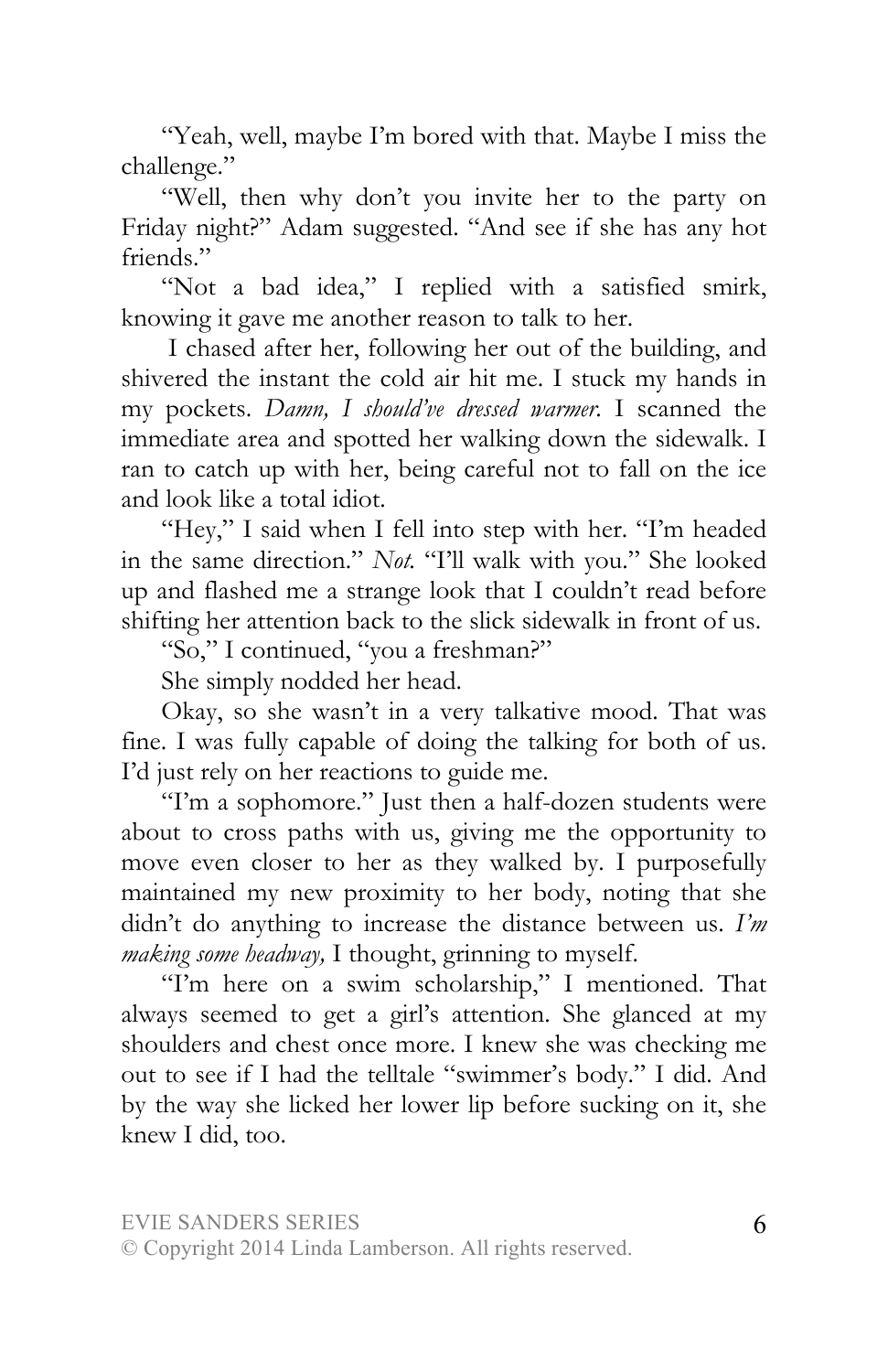*Oh yeah, she's into me. And I am more than a little into her,* I thought as I found myself staring at the way she kept biting her lower lip.

"Yeah, I've been swimming for as long as I could walk," I added after clearing my throat. I had to stay focused or I'd soon be ambushed by thoughts of her and me together. "I guess you could say it's in my blood. My dad and brothers were all competitive swimmers."

Another string of people passed us, forcing me to walk behind her on the narrow snow-trodden path. She was wearing a ski jacket, so I could see her tight ass and the curves of her hips as she walked in front of me. I licked my lips and exhaled quietly. While I appreciated the view, it wasn't helping me accomplish my end goal, which to be honest, I wasn't really sure of anymore. Suddenly, one night with her didn't seem like enough.

*Yeah, well, if you can't even get her to come to the party on Friday night, the only night you'll ever get with this girl will be in your dreams,* I chided myself, focusing all of my attention back on the game plan.

"God, I can't remember the last time it snowed this hard," I remarked once I was by her side again. "And I grew up north of Chicago!" I chuckled. "I think I'd be able to deal with the cold better if this wind wasn't chilling me to the bone—and if I wasn't stuck on campus." I blew into my bare hands and rubbed them together before sticking them back into my pockets again. "Now, if we were in Utah, or some other awesome place to go skiing, I'd be so happy at the sight of fresh powder I'd probably be on my ass after attempting to do a cartwheel on the sidewalk or something."

I caught the grin forming on her mouth. *Sweet!*

"So what about you? What's your story?" I asked, just as we arrived in front of the science building. She stopped, turned towards me, and flashed me a little smile.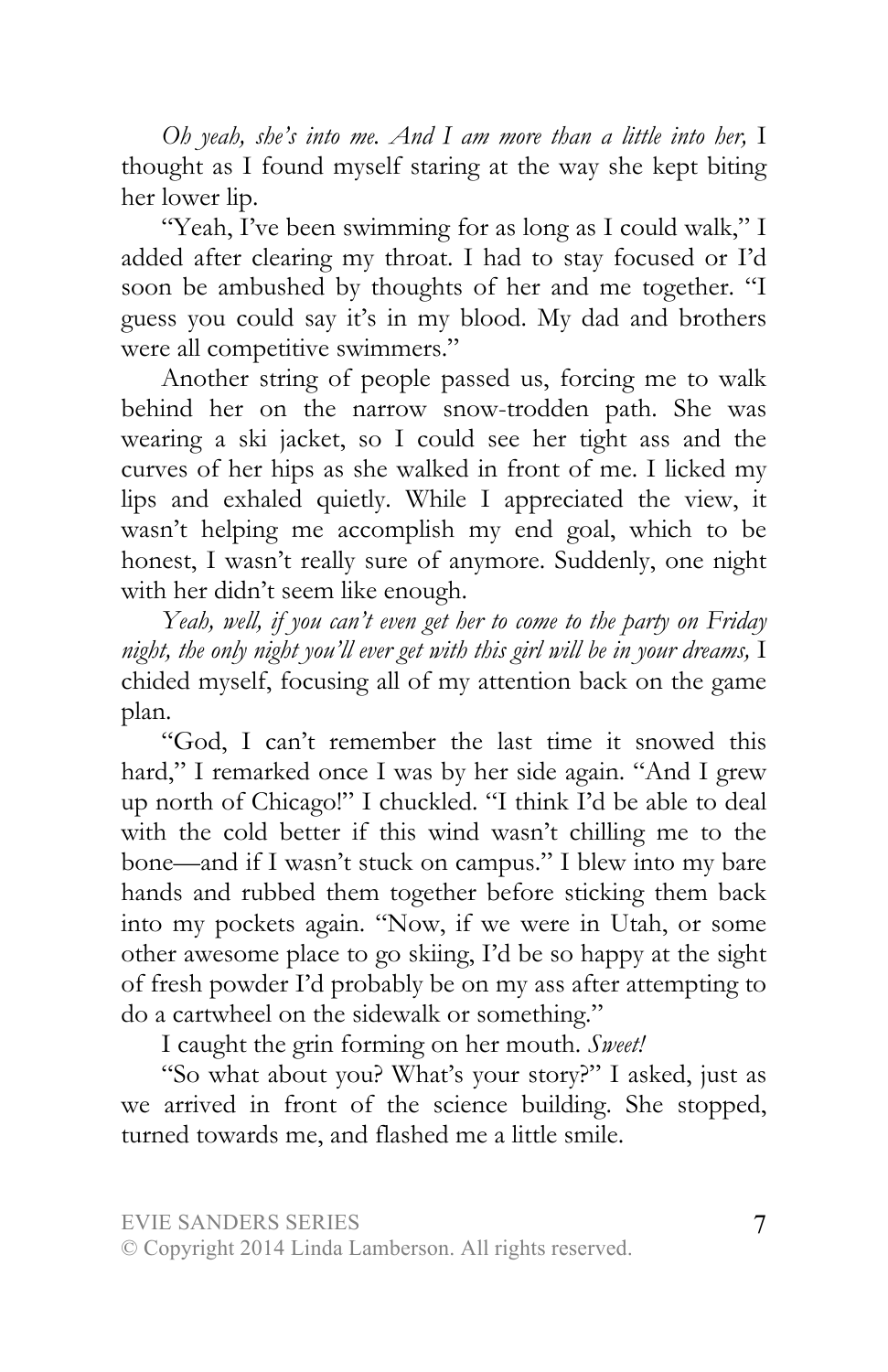"Ah, just in the nick of time." She let out what sounded like a sigh of relief, followed by a little laugh. "Here's my next stop … I guess I'll see you in class on Friday."

*Here's my chance,* I told myself. *Don't blow it.*

"Yeah, um, speaking of this Friday—what are you doing that night?" I took a step closer to her, virtually eliminating the distance between us. I could almost feel her body against mine, and it was driving me crazy.

"Friday night? Why?" she asked hesitantly. She seemed almost nervous.

"Well, there's going to be this huge party at a friend's fraternity—invitation only. I could get you on the list if you wanted to stop by—you know, to show my appreciation for letting me borrow your notes," I said, sticking with my cover story.

"Oh thanks, but that's not really necessary."

*Whoa. What just happened?* Her body suddenly shifted away from me and her voice sounded off. Was she upset that I asked her to the party? *Huh, maybe I'd read the signs wrong. Maybe she isn't interested in me.* 

"I know, but it'll be fun," I pushed, trying a different angle. "Lots of people, live music, the whole deal. You really should come. Bring some friends if you want."

"Sounds great," she stated rather unenthusiastically, and then quickly added, "But, uh, I'm not sure I can go. My friends and I already have plans that night." She lowered her head and started messing around with her mittens.

Okay, now she *really* seemed nervous, and I wasn't sure why. I couldn't get a good read on her, which was unusual for me. I prided myself on being able to read girls. I almost always hit the mark when it came to knowing what they were thinking—at least when it came to whether or not they wanted to hook up with me. But I felt off my game with her.

I blew on my hands again and rubbed them together, trying to warm up my fingers before I reached out and gently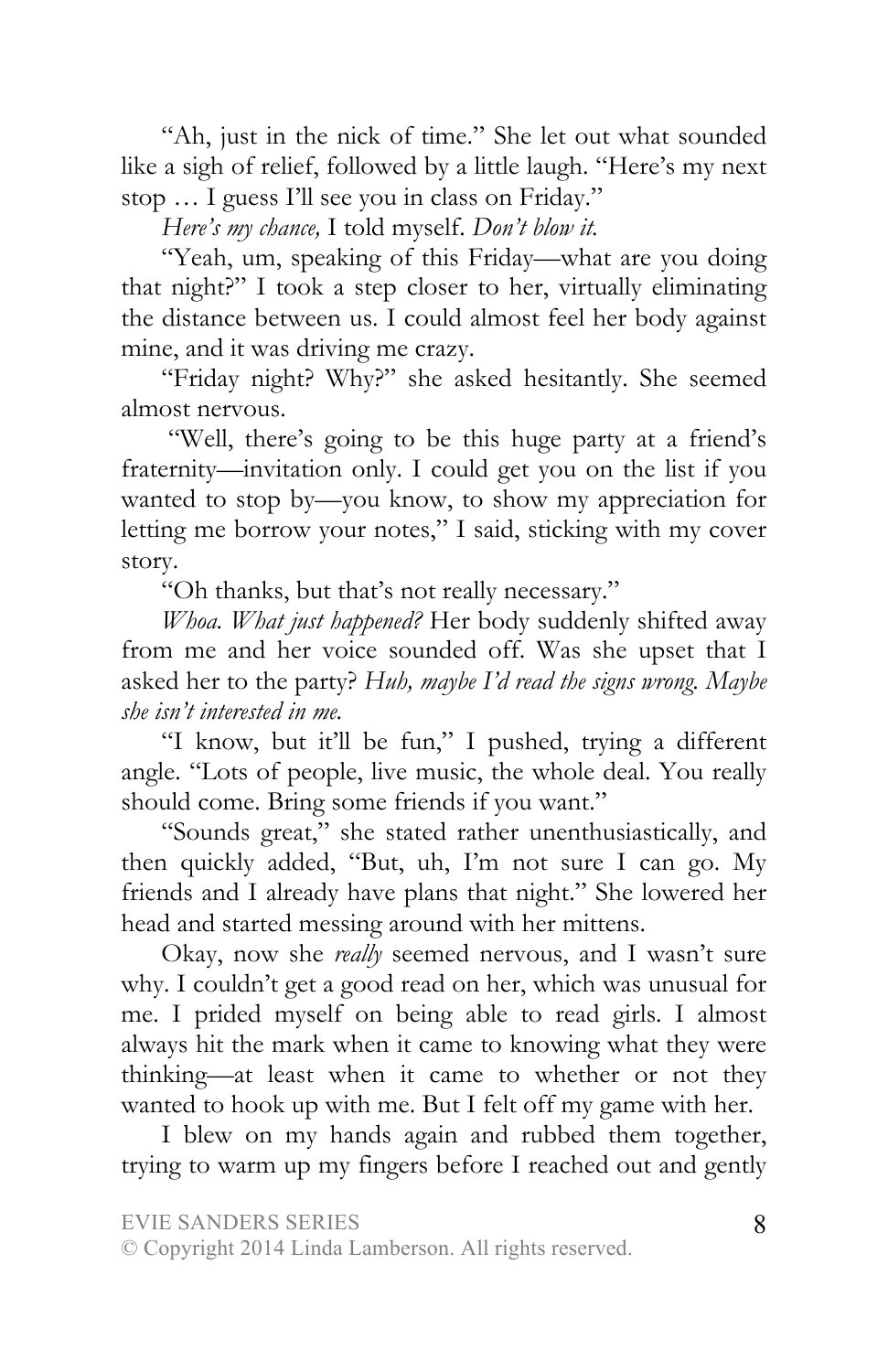cupped her chin, tilting her face up, and holding it there until she looked at me. When her gaze reluctantly met mine, I saw it. I *felt* it. The attraction between us was intense. And the way her pupils dilated the instant our eyes met told me I wasn't alone in feeling this way. She was right there with me. She was just as into me as I was her—no question about it. In that moment, I decided I wasn't going to let her go. I couldn't. I lightly brushed the tip of her nose with my index finger and smiled.

"You should come." My voice was deep and gravelly, surprising me. *Did I just come off sounding like I was begging? God, I hope not.* It was time for me to make my escape before I risked making an ass out of myself. "Thanks again for your notes." I turned and began walking away before realizing I'd yet to learn her name. I turned back around and caught her staring at me, frowning, and I had to bite back my smile. I bet she was bummed I was leaving.

"Hey!" I called out to her. "What's your name?"

"Eve—but most people call me Evie."

"Well, *Ee-vee*," I replied, playfully drawing out each syllable of her name, "I hope to see you Friday night." I winked, turned back around, and continued to walk away, the entire time knowing she was staring at my ass.

"That went well," I congratulated myself, smiling. "Evie," I repeated her name. There was this energy buzzing around my head—buzzing through my body. I hadn't felt this wound up about someone in a while—if ever. This was going to be a fun. "Oh, Evie, you have no idea what's in store for you."

\* \* \*

My head was consumed by thoughts of Evie the rest of day—and that night. The next morning, I was even more determined to conquer her—no, that wasn't the right word. I wanted to charm her—mesmerize her. I wanted to make her want me as much as I wanted her. I wanted to drive her to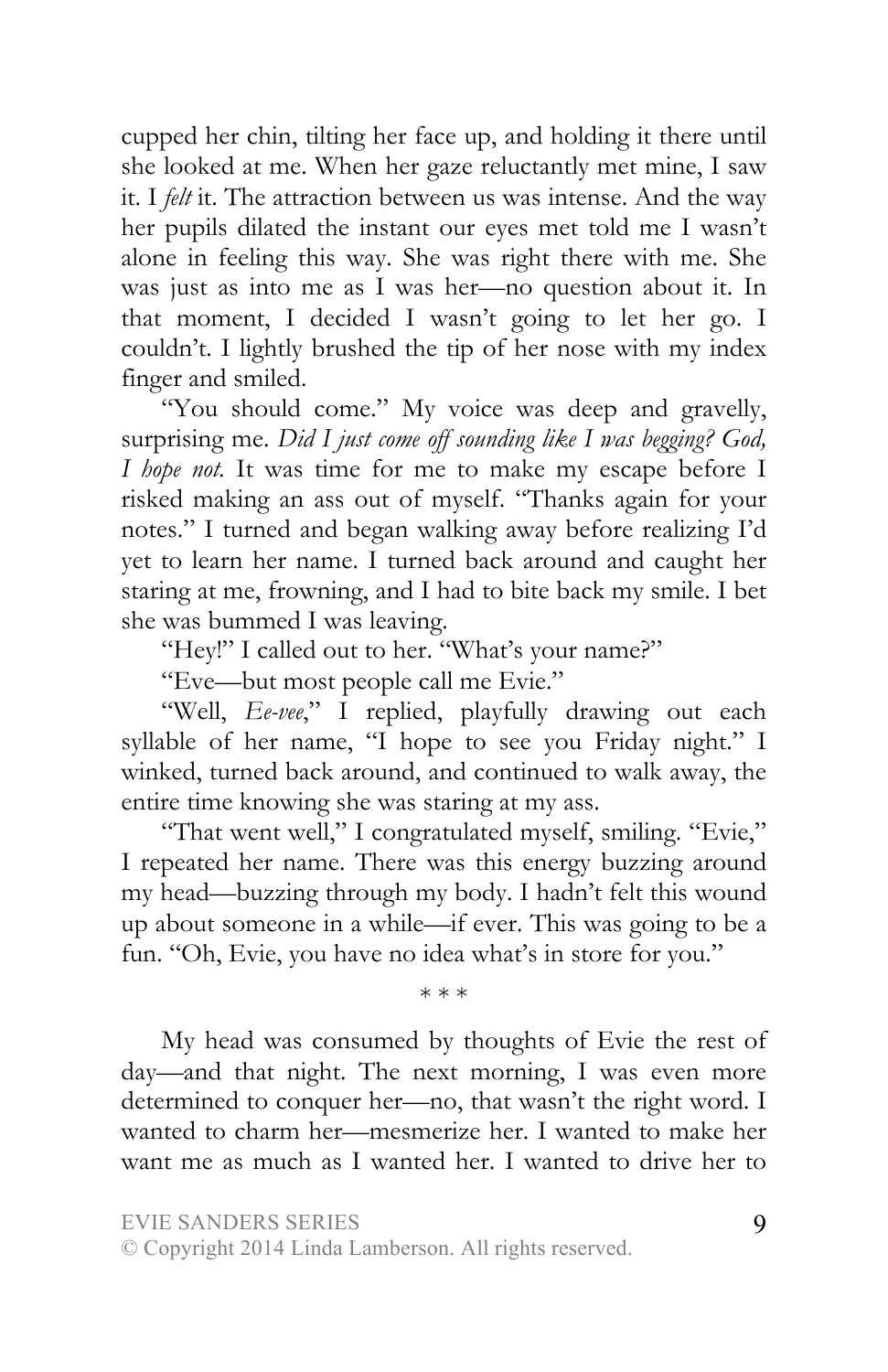the point where she couldn't resist me. My entire body sprung to life at the very thought.

The day seemed to pass in a blur as I daydreamed about all the different ways I planned on making Evie's body sing in response to my touch. I was beginning to wonder if I was developing an unhealthy obsession with her. I found myself looking for her at every turn—even at swim practice. It was like I was hoping Evie would come watch me. Yeah, right, like that was going to happen. She probably hadn't given me a second thought after I'd walked her to her class. An uneasy feeling settled somewhere deep within my gut, making me feel on edge at the possibility that she'd already written me off.

*What the hell was this girl doing to me?* Before I could come up with an answer, however, I spotted Evie sitting alone at a table in the student union. My mood improved immediately. She was on her cell, so she didn't notice me approaching her from behind. I smiled as my plan to raise the heat index between us played itself out in my mind.

She was wearing her brown hair up in a ponytail; I hadn't realized it was so long. I wanted to reach out and run my fingers through it, but I restrained myself. I didn't want to freak the girl out. *Keep calm. Be cool,* I coached myself as I stopped behind her.

"Who was that? Anyone *interesting*?" I asked, leaning over Evie's shoulder just as she ended the call. I still didn't know if another guy was responsible for her having a "rough morning" yesterday, and it made me wonder who was on the other end of the line just now. But the twinge of jealousy that threatened my good mood was numbed the second I inhaled and smelled her perfume. It wasn't that super-sweet flowery crap that a lot of girls wear. Evie smelled fresh and sexy as hell. It was the weirdest thing—I didn't even know this girl, and yet it felt like I should be kissing her hello, like it was the most natural thing in the world for me to do. I inhaled again,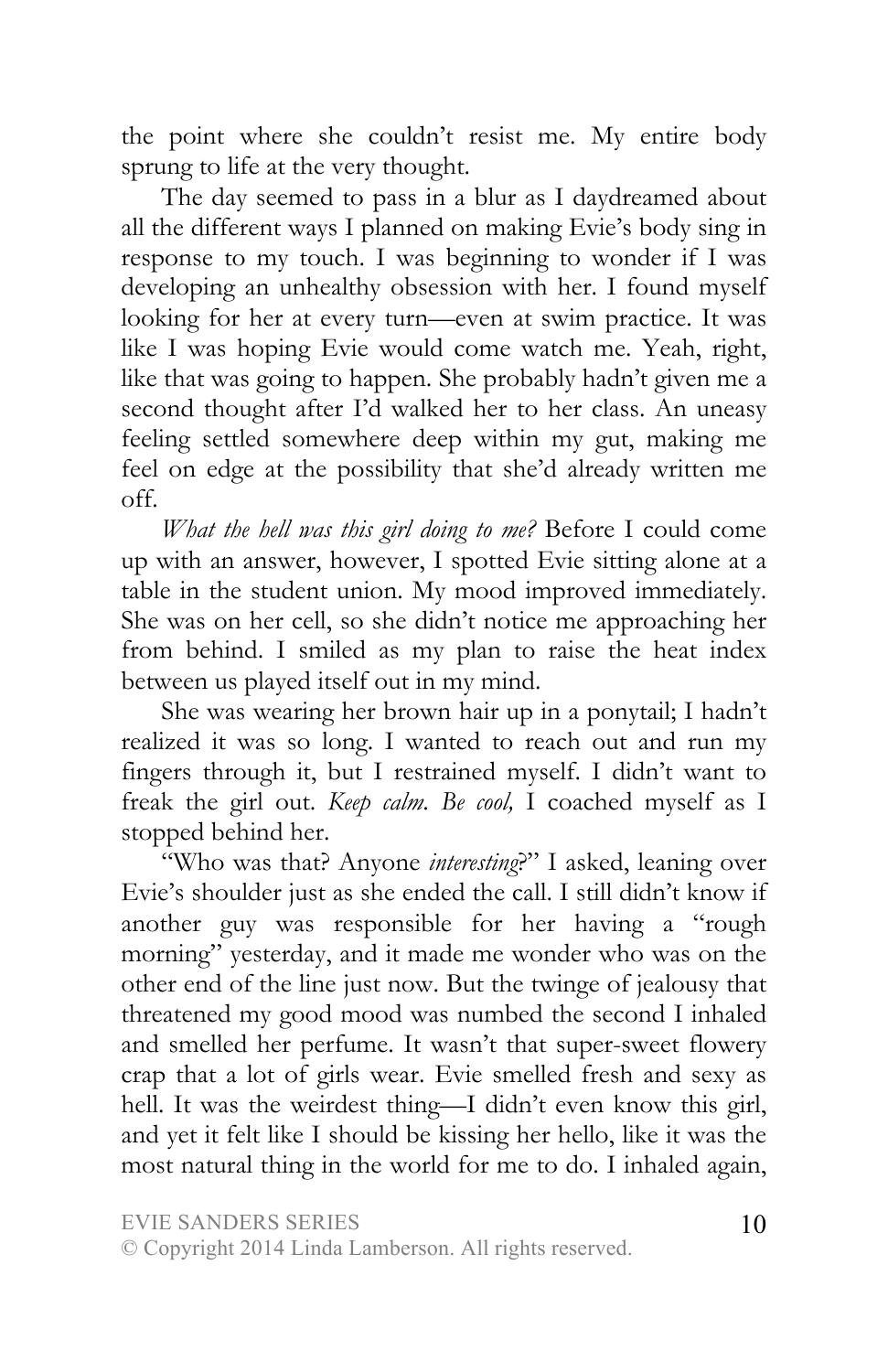almost losing the battle with myself not to run my lips over the exposed nape of her neck. I had to take a step back to bolster my self-control.

"Who wants to know?" she replied. There was a confident, flirty edge to her voice. I liked it—a lot.

"Still being difficult are we, Evie?" I asked, mirroring her self-assurance. "What, cat got your tongue?" I teased when she didn't answer me. "Or is it *still* too early in the day for you?"

She turned around to look at me. She wasn't wearing her glasses, so I had an unobstructed view straight into her green eyes. I'd never seen eyes like hers before—they were amazing.

"Maybe it's just the present company," she countered, grinning at me. She was definitely flirting with me. *Game on!* 

"Sorry, not buying it." I flashed her my winning smile.

"Well, I have news for you—nothing about me is for sale," she replied without missing a beat.

"What—not on the market?" I looked at the cell phone. *How could this girl* not *have a boyfriend? I mean, c'mon. Just look at her!* Jealously pricked me again, and I found myself silently praying she was single.

"Let's just say that I don't make a habit of discussing my personal life with people I barely know."

*What kind of answer was that?* I asked myself. *Well, at least she didn't say she's off the market—although, she didn't deny it either. What the hell does that mean?* I was frustrated … and intrigued.

"Okay, good to know." I took a breath and exhaled slowly as I gathered my thoughts. "Well, now that we're setting the ground rules …" I pulled out one of the empty chairs next to her and sat down.

"Ground rules?" She seemed curious as to where I was going with this.

Remembering her reaction to the "heathen" comment I'd made yesterday, I wanted to tread lightly. "Yeah, well, I seemed to have offended you yesterday, and I have a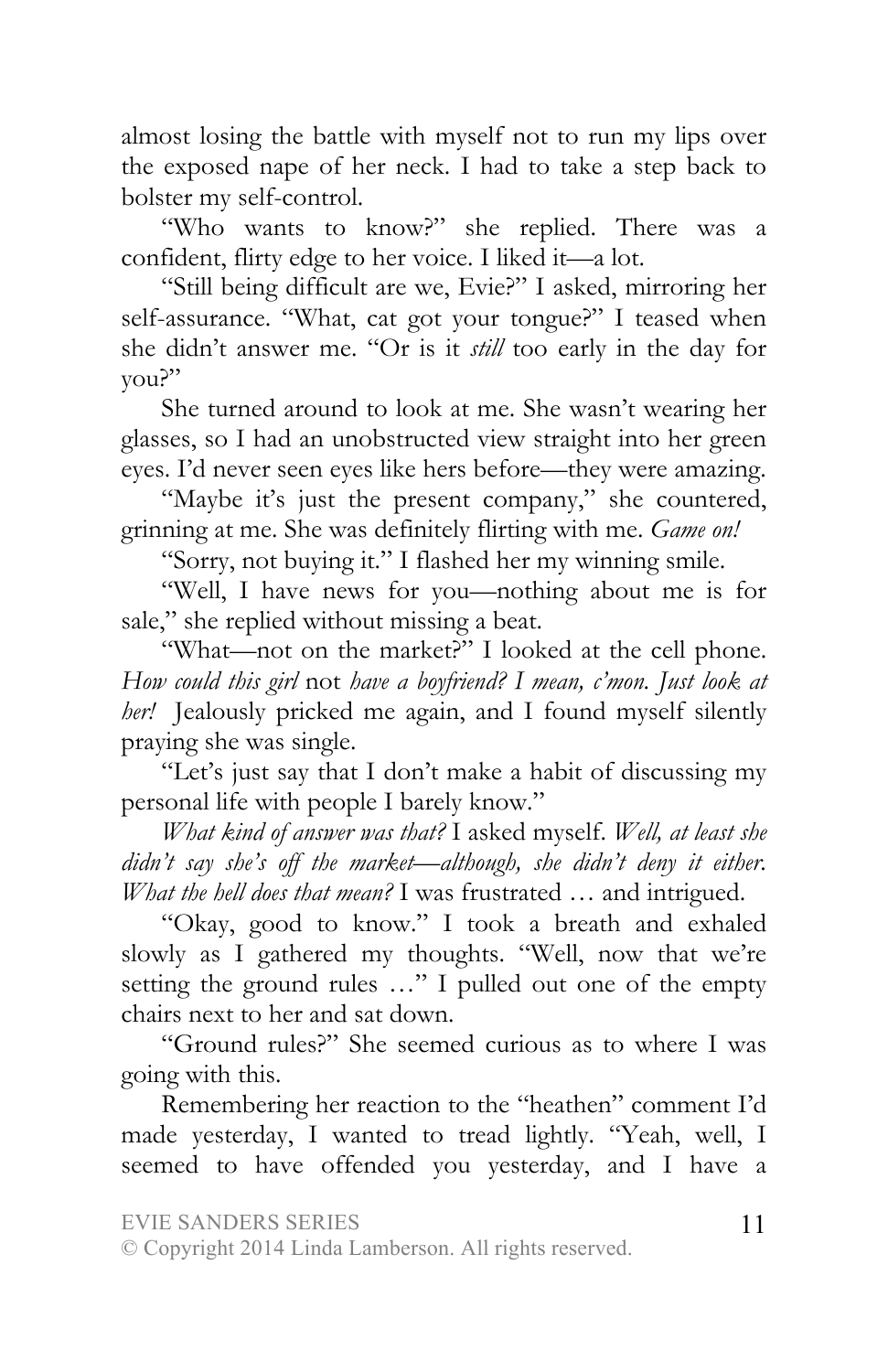sneaking suspicion I'm on the verge of doing so again right now. So before I say something I'll regret later, is there anything else I should know about you? You know, any personal mantras, pet peeves, wild sides, tattoos, piercings, or addictions of which I should be aware?"

"Wow!" she laughed out loud. God, she had a sexy laugh. "That's quite an interesting list you've compiled," she continued. "I hope these aren't the standard questions you ask all the girls. Because if so, I could give you a few pointers."

I couldn't help busting out in laughter. *Seriously? Did she just try to call me out on my skills? This girl has some cojones.* "You are pretty feisty, aren't you?"

"So I've been told." She smiled again.

"What else do people say about you?" I actually really wanted to get to know this girl.

"You expect me to just open up and reveal all my secrets to you? Come on, that would be *way* too easy. Besides, where's the fun in that?" She smiled again, but this time it didn't reach her eyes. My question triggered something in her.

"Full of surprises, are we?" I asked lightheartedly as I continued to explore the unsettled look in her eyes. I'd have given anything at that moment to figure out what she was thinking.

"I guess that's for me to know—"

"And for me to find out," I finished. Taking advantage of the fact that our eyes were locked on each other, I leaned forwards so that my face was barely an inch from hers. "I look forward to the challenge."

I was lost in her gaze; it was like she had me under her spell. The heat between us was burning me up—scorching me. I couldn't take it much longer. "Well," I said, forcing myself to blink and look away. "I should get out of here while we're still on good terms." I smiled and stood up to leave. "I'll see you tomorrow night, Evie."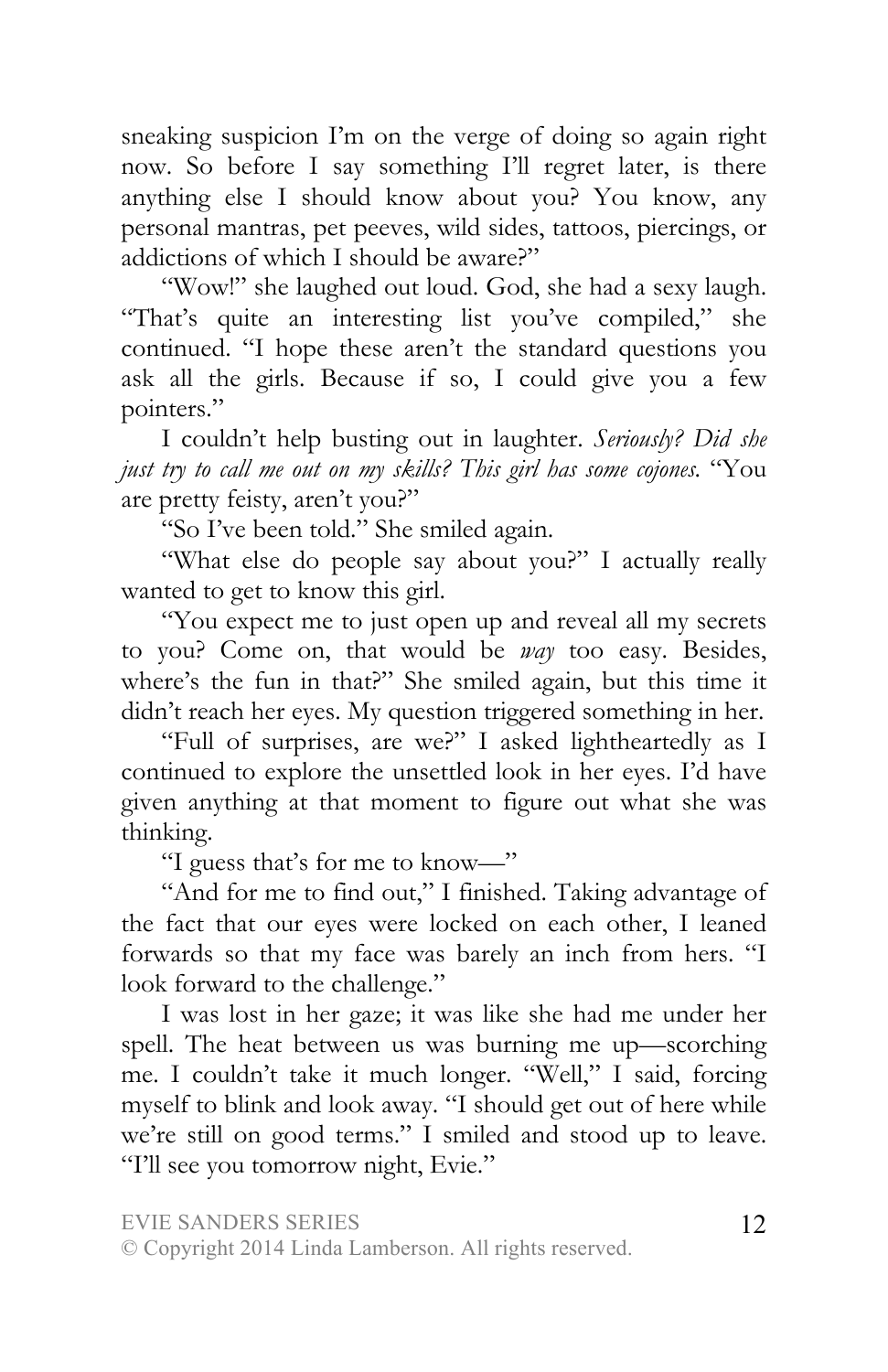"Maybe," she mumbled.

*Nuh-uh. There's no* 'maybe' *about it,* I said to myself. *I want to see you tomorrow night. I want to do a lot of things with you tomorrow night.* I stepped behind her and gave her shoulders a little squeeze, which made her jump in her seat. I couldn't help but chuckle. Upping the ante a bit more, I leaned in so close my mouth was practically grazing her neck. *God, she smells good.* I ran my tongue over my lips, fighting the urge to taste her delicate, perfect skin.

"Well, then I *hope* to see you tomorrow night," I said softly in her ear. I squeezed her shoulders once more and heard her sigh as I walked off, grinning like the cat that ate the canary.

\* \* \*

I decided to ditch pysch class the next morning, although I'm not exactly sure why. When I ran into Evie in the union yesterday, I'd played the game perfectly and left having the upper hand. I guess I didn't want to take the chance of screwing things up between us before the party tonight. I gave Adam explicit instructions to get her last name and the names of her friends to put on tonight's list and to *not* give her the opportunity to toss out some last minute, lame excuse as to why she couldn't come.

The anticipation of possibly seeing her tonight had been building all day. This evening couldn't come soon enough. I couldn't help but imagine what she'd feel like, smell like … I imagined kissing her. But it was also more than that. I was excited to see her—to continue flirting with her to see how the rest of the game played out. *May the best man—or woman win.* 

\* \* \*

I looked at my watch—*again.* Eleven o'clock. "What the—Where the hell is she?" I grumbled anxiously under my breath.

EVIE SANDERS SERIES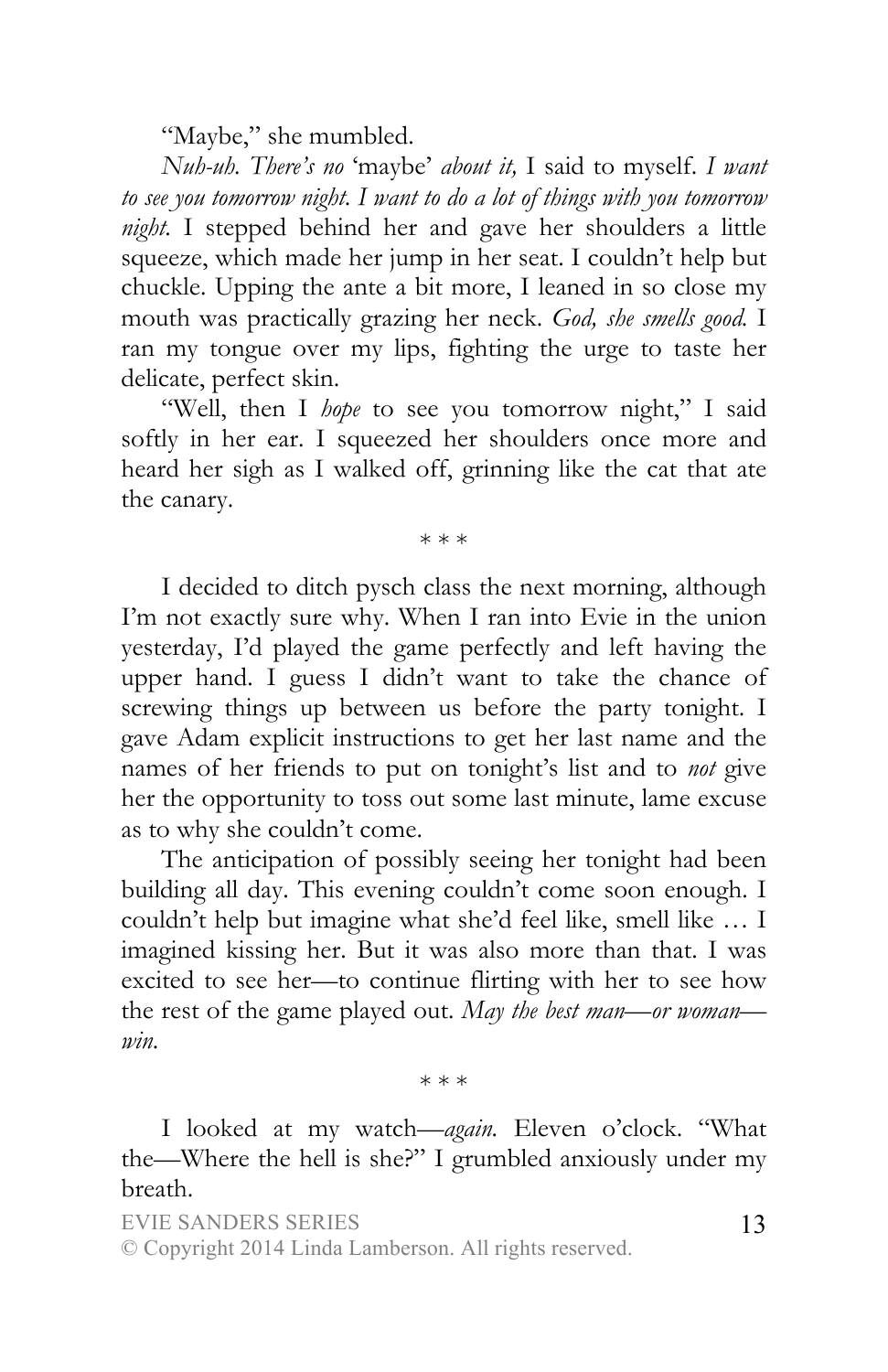"Do my eyes deceive me?" Adam quipped as he approached me. "Has Quinn Harrison been stood up? *The*  Quinn Harrison?"

"Shut up, jackass. You sure you put her name on the list?"

"Evie Sanders, plus two," he huffed, clearly irritated by the skepticism in my voice.

"And she said she was going to come?"

"Yup."

"Well, then I'm sure she's just running late." I practically willed my answer to be the truth. "Besides," I continued, trying to save face, "I don't see any girls hanging around you."

"I'm just feeling things out—you know, waiting 'til the time's right to make my move."

"Yeah, right—that's it." I smirked sarcastically.

"Yeah, right—she's just running late," Adam replied with equal bite.

I was just going to make some smartass comment about Adam's less-than-zero chance of scoring this evening when I felt her presence in the room. I turned around, spotted Evie on the stairs, and sighed in relief. I caught her staring at me and smiled. But rather than smile back, she quickly averted her gaze and looked out into the crowd. I could see the reservation written all over her face. She looked like she was about to turn around and make a run for it.

"Evie!" I called out to her as I pushed my way through the crowd. I was like a man possessed. I couldn't get to her fast enough. "Evie! You made it!" I exclaimed, picking her up and hugging her. She felt and smelled so good I didn't want to let her go.

"Um, yeah," she replied when I finally set her down.

"For a while there I thought you wouldn't show," I admitted loudly enough to be heard over the music.

"For a while there, neither did I," she responded.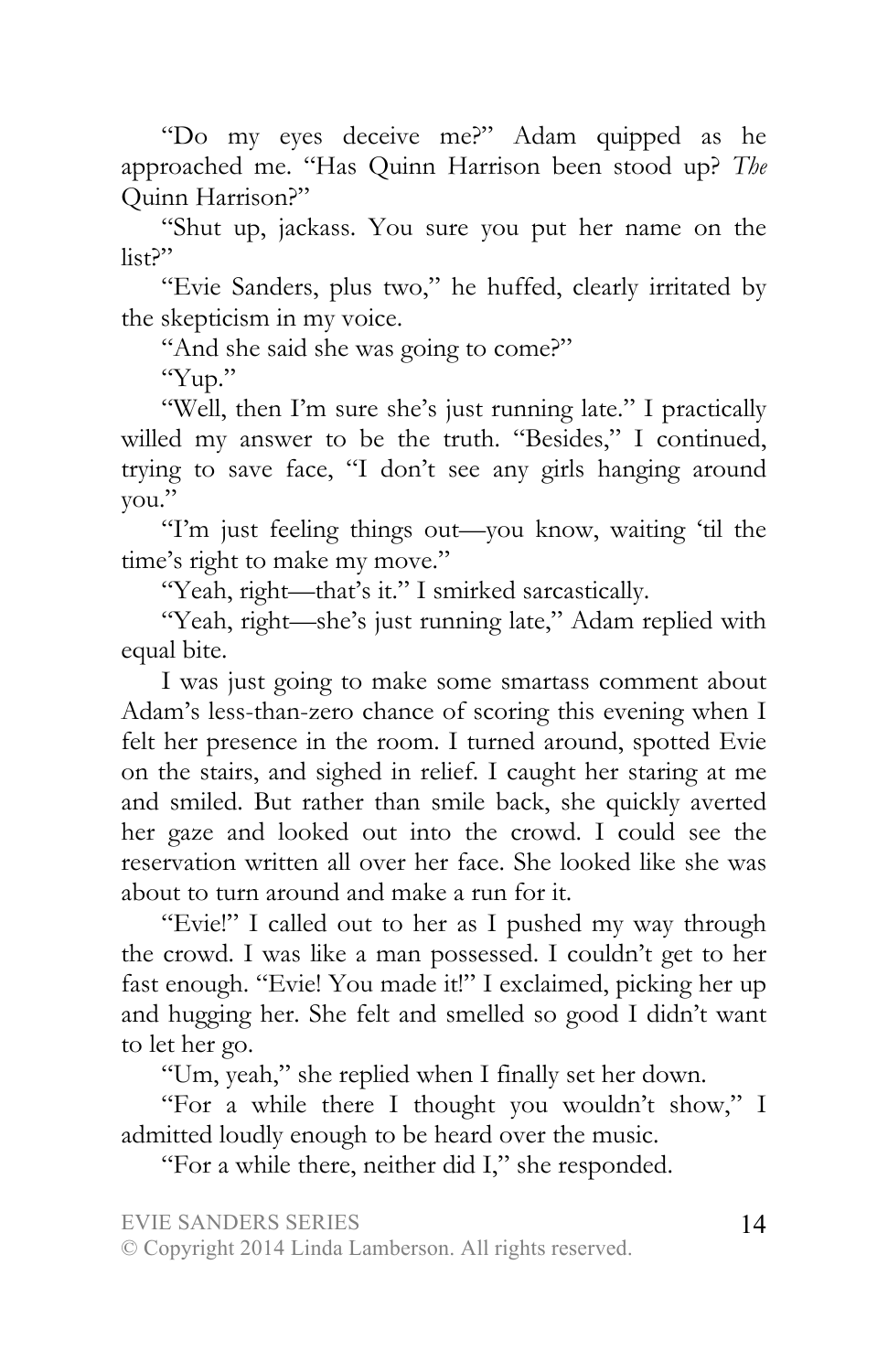"Well," I continued in a lower voice just as the song ended, "I guess my wishful thinking paid off." I took a step back and smiled again. She looked so hot in her black v-neck sweater that clung to her every curve. I wanted to reach out and run my hands all over her. Her long hair ended at the middle of her back, and she didn't wear a lot of makeup, which I loved. Her lip gloss made her lips that much more irresistible, and it took everything I had not to kiss them.

"Not in your *usual* attire, I see. Dress up for anyone special?" I teased.

"Yes, *me.*" Evie sounded confident, but her body language was saying something very different. She was not the same playful, flirty girl she was yesterday in the union.

"Well, Evie Sanders, you look beautiful," I said sincerely, drinking her in.

"Thanks." She smiled.

"Want something to drink?" I thought maybe a drink would relax her.

"No, thanks. I'm fine."

"Want to dance?" The band started to play a slow song, and I imagined her hips, her ass, grinding against me to the rhythm of the music. My body started to stir with excitement.

"Maybe later," she replied.

"Well, then, maybe we should get some fresh air," I suggested, desperately needing the brisk air to cool me down. "It's quieter out there."

"Sure," she agreed.

I took Evie's hand in mine and felt the electricity coursing through our fingers. Surprised, I glanced down at our hands and then back up at her before flashing her a huge smile. There were definitely sparks between us.

I led her across the room and up a different staircase that led outside, into the frat house's snow-filled courtyard. It was pretty warm for a winter's night, but still cold enough that my arms could easily find their way around her should she get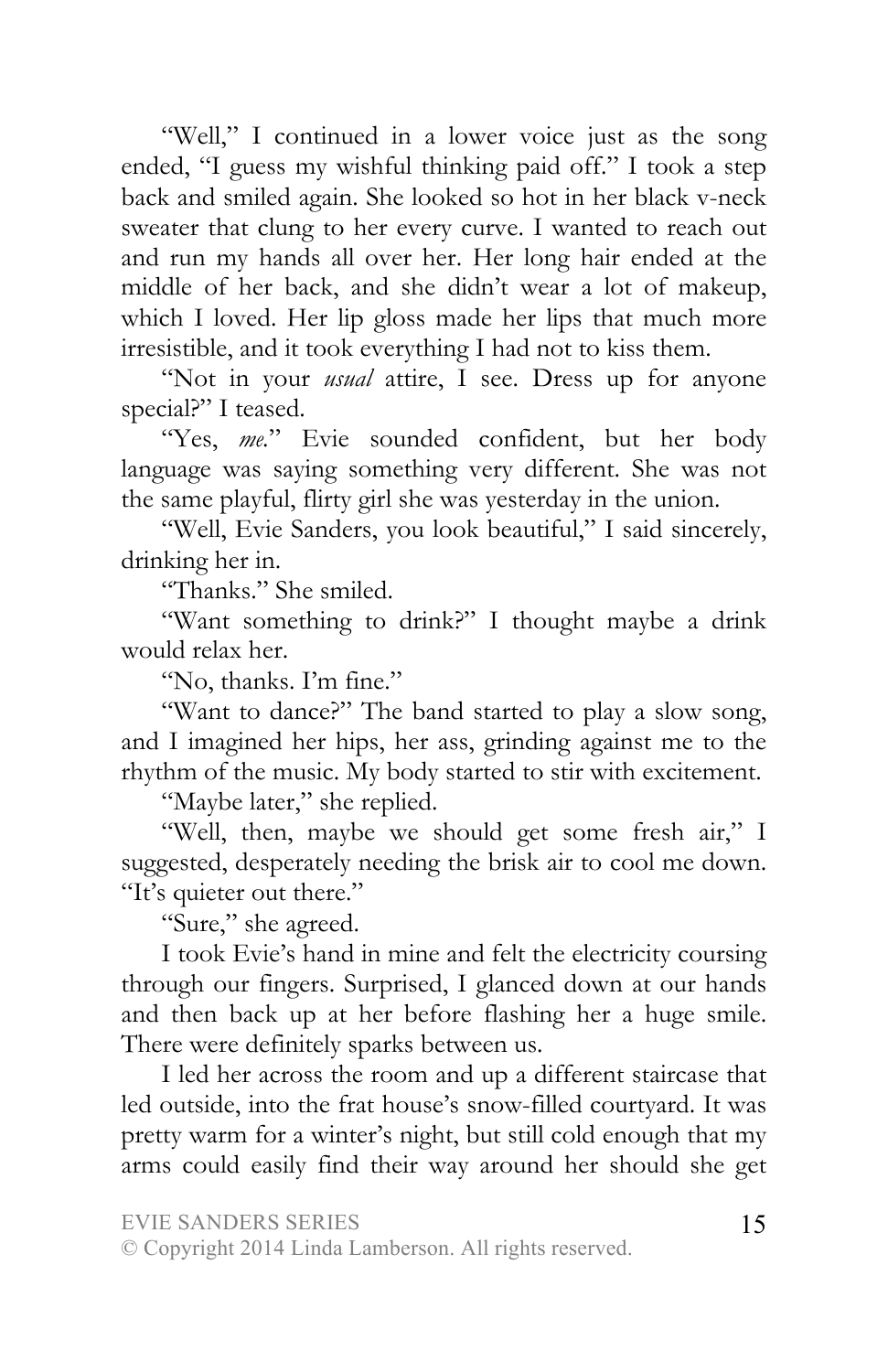chilly. I pulled her off to the right of a security light for a little more privacy. We stood there looking at each other, and I wondered what she was thinking. Evie suddenly exhaled deeply, allowing a rush of warm steam to escape her lips.

"You're cold," I noted. Taking advantage of the moment, I stepped behind her and rubbed her arms up and down with my hands to create some friction before wrapping my arms around her and pulling her into me. As sappy as this might've sounded, Evie fit perfectly in my arms. I edged closer, eliminating what little space there was left between us. With her body pressed up against mine, I closed my arms around her even tighter. I was so turned on by her. In fact, I couldn't remember the last time I was this hot for a girl. My muscles tensed, and I hoped Evie couldn't tell how tempted I was to whip her around and crush my mouth against hers.

That she didn't resist me holding her this close encouraged me to test the waters further. I reached up and swept all of her hair to one side, exposing the beautiful neck that I'd wanted to devour yesterday afternoon. I couldn't help but lean in and smell her perfume. It made me dizzy with need. Evie was trembling, and I hoped it was for the same reason that was making me shiver. And then she made a move of her own. She leaned back against me and pulled my arms tighter around her body.

But before I could respond, Evie shut me down—well, sort of. She laughed, but it wasn't a sexy, flirtatious laugh. It was a laugh filled with what sounded like doubt or regret or disapproval—or maybe a combination thereof.

"What?" I asked, confused.

"I just realized I never actually gave you my psych notes," she noted.

"Uh, yeah." I chuckled awkwardly. It was time to come clean. "I guess I should fess up about that … I don't really need your notes. I just used them as an excuse to talk to you."

"And to get me to come here?" she called me out.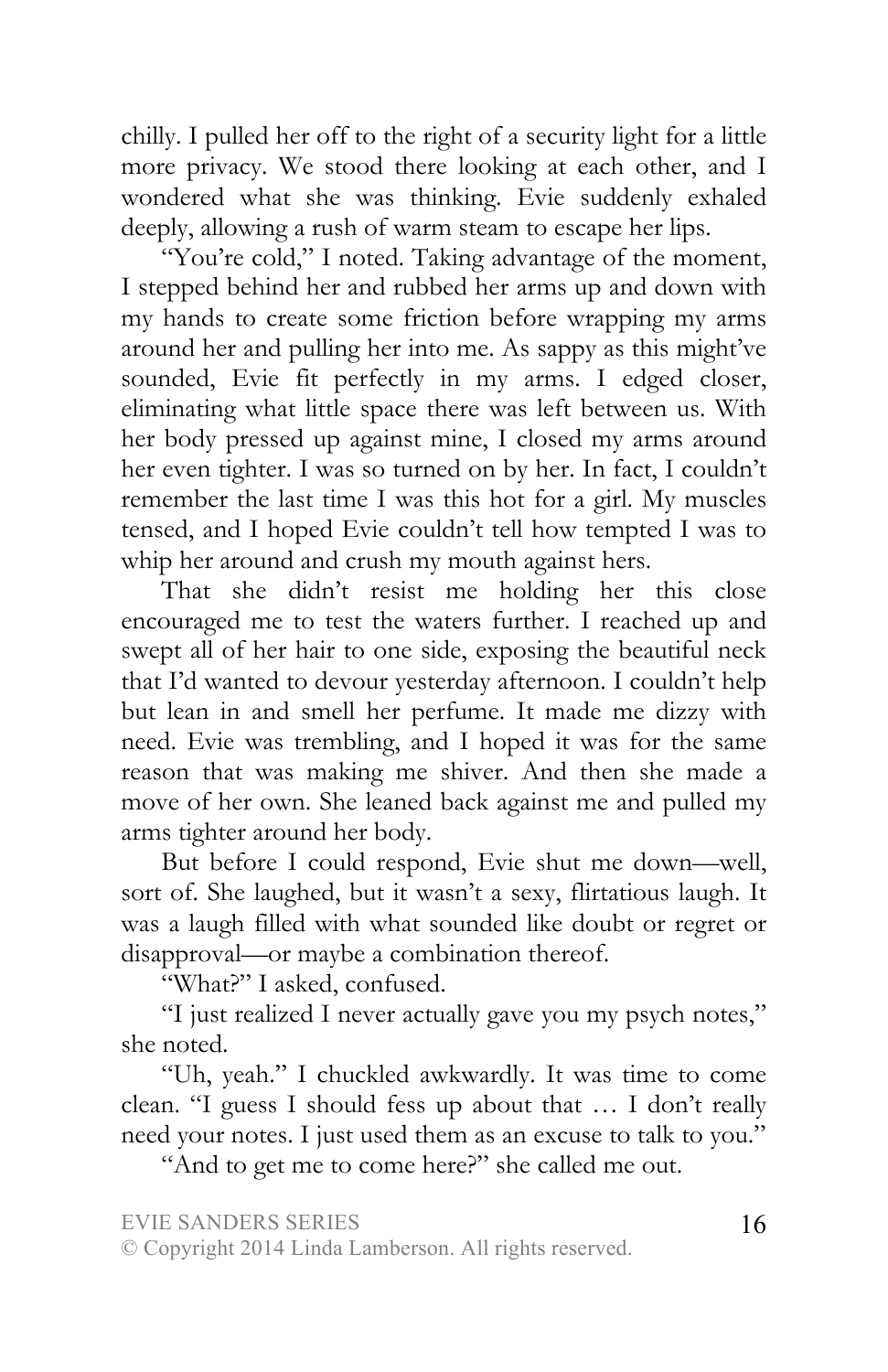"That too," I readily admitted. "Is that so wrong?"

"So the psych notes were part of your master plan to get me here tonight—standing outside with you in the freezing cold."

There was some of that fire I saw in her yesterday.

"Well, I don't know if *outside* was the exact place I had in mind." I chuckled. "But things have worked out pretty well so far," I joked as I pulled her into me even more. As soon as the words escaped my mouth, however, I realized I didn't feel like I was in a very joking kind of mood. I wanted Evie to know I didn't bring her out here just to try to hook up with her. I wanted her to trust that I wanted to get to know her better. I wanted her to trust *me.*

"I have another confession to make," I said hesitantly.

"What's that?"

"I noticed you the first day of Swain's class."

"Yeah, I'm sure you did. Night of the walking dead is a hard look to miss." Her feisty side was coming through loud and clear now. Evie was self-deprecating and sexy—a rare combination.

"I wouldn't go *that* far." I laughed. "I think you come to class looking more … real. It's like you don't care what people think about you. You're comfortable just being you … doing your own thing. Most of the girls around here seem to have one goal in mind—to be part of the college version of *Next Top Model* or something. I mean, don't get me wrong, they're pretty and all—but not one of them can hold a candle to you … especially tonight." I took a deep breath and turned her around to face me. She was actually blushing. Just when I didn't think it was possible for her to look any more beautiful.

"Evie, you're different," I continued. "You stand apart from the rest like you're above all that superficial stuff. I just kinda get the sense that you know what's really important, and I like that about you."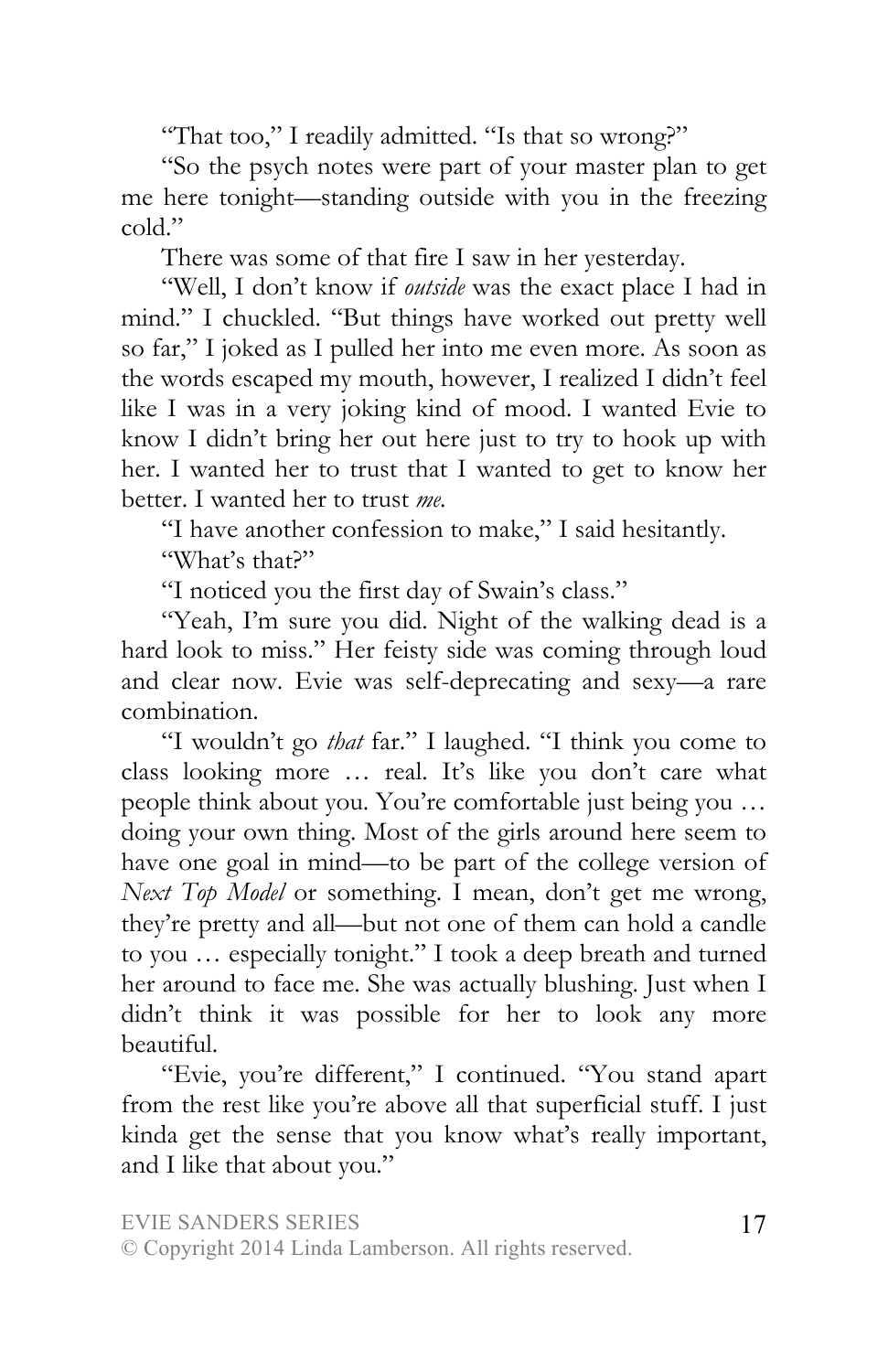"Wow. Hmm. I have to admit I wasn't expecting that." She sighed and took a step away from me. My arms instantly began to ache from the loss of her. "Look, Quinn, you just met me; and you obviously know nothing about me. I'm really not all that carefree about my appearance. I come to class dressed the way I do because I don't have time to care about the way I look. I'm *always* running late. I roll out of bed in the morning with barely enough time to make it to class. If I had my crap together, don't you think I'd wake up early enough to at least find something to wear from my closet instead of my floor?

"In fact, if I had my priorities straight," Evie continued, sounding more and more tense with each breath, "I wouldn't even be here with you tonight having this conversation with you right now. And I certainly wouldn't have allowed myself to be here in your arms, flirting with you … wondering how far I might let this little game go—And, trust me, if your master plan included sleeping with me tonight, you're going to be sorely disappointed. I have a *boyfriend* … and I *don't*  cheat."

*And there it is. She has a boyfriend. Crap.* Evie said something else, but I couldn't get past the bombshell she'd just dropped. Well, if she thought she could just up and walk away from whatever this was between us, she was wrong. At the very least, I was going to get to her admit she felt something for me.

"So," I began, letting the word roll off my tongue, "if you have a *boyfriend*, why *are* you here with me tonight?"

"I—I don't know," she admitted, looking down at her feet. I gently tilted her chin up so I could see her eyes.

"Well, don't worry, it was never my intent to get you to sleep with me tonight," I assured her. "Although," I added, smiling, "if it had been *your* intent to do so ... well, I can't say I would've objected."

Evie rolled her eyes at me. "I'm sure you wouldn't have."

EVIE SANDERS SERIES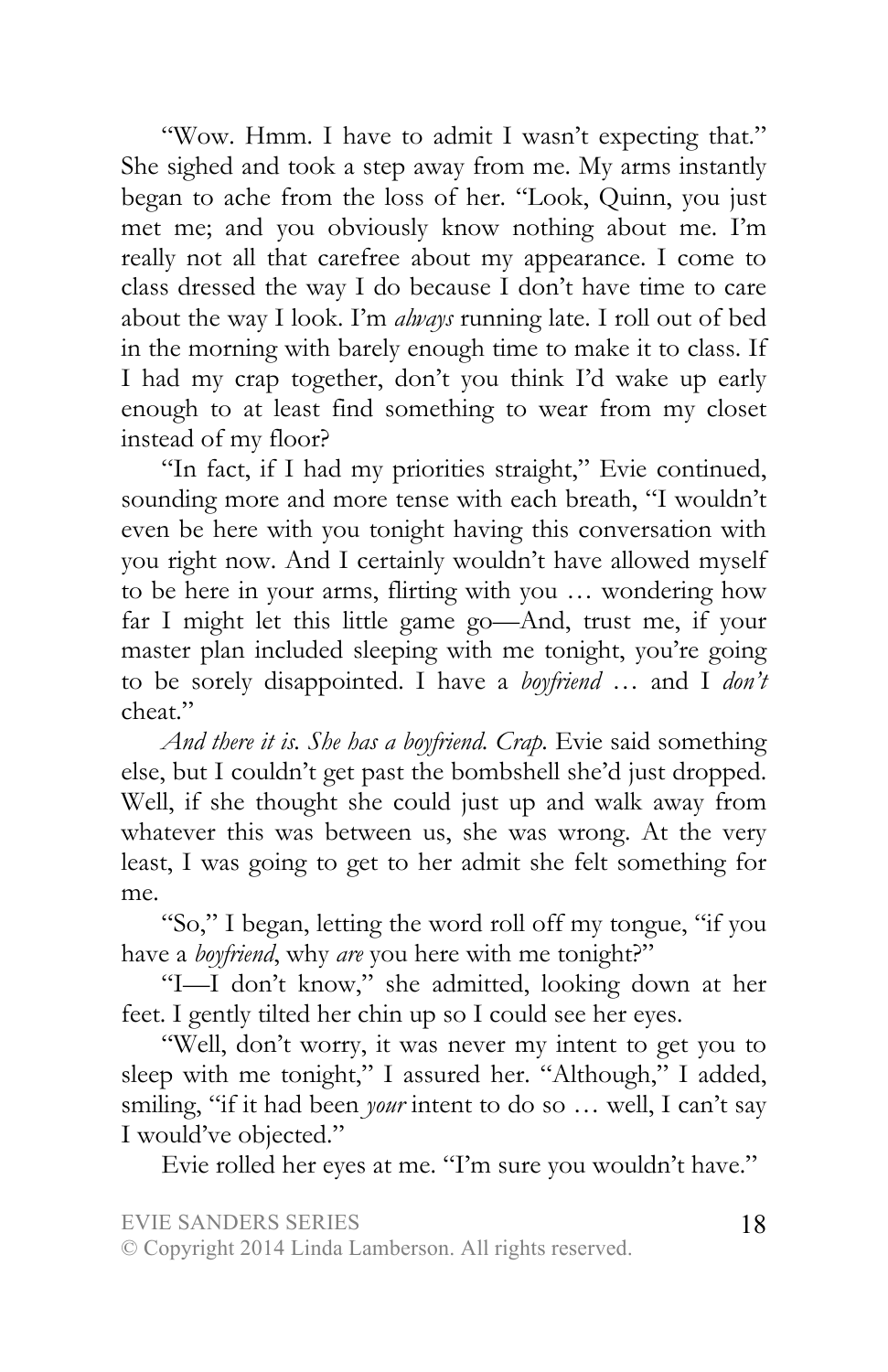I don't know why, but I felt like I needed to plea my case and convince her to give me a chance—to convince her to choose me over this other guy she was dating.

"Evie, when I saw you that first day of class, I just wanted to get to know you better—I still do." I picked up the silver charm hanging from her neck, rolled it between my fingers, and then let it drop back down onto her chest before looking into her eyes again.

"I can't explain it—there's something about you. I can't stop thinking about you," I admitted in all honesty. If this had been any other girl, I'd never hang myself out on a limb like this. Then again, if this had been any other girl, I'd never have *wanted* to take this chance because I wouldn't have felt as strongly about any other girl as I did about Evie—not even close.

"Quinn, we've spoken twice before tonight. Other than that, you've seen me—what—a handful of times in class?" She paused and took a deep breath. "Even if what you're saying is true," she continued, "it can't happen ... it just can't." She shook her head and closed her eyes like she was trying to convince herself of her own words. "I shouldn't even be here right now—"

"And yet you are," I interjected.

Evie looked up at me. "Yes, but only to confirm for myself that this isn't right—that this isn't what I want."

I sighed in frustration and went for the Hail Mary pass. "Are you *at all* interested in me?"

"Whether or not I'm interested in you is irrelevant. I'm not available—"

I'd had enough with the runaround—I knew Evie was interested. I cut her off by abruptly pulling her into my arms, and without taking my eyes off of hers, I slowly moved in to kiss her. She made a weak attempt to resist me, but I wasn't giving up so easily. I needed to find out what was going on between us. I brushed my lips against hers; they were as soft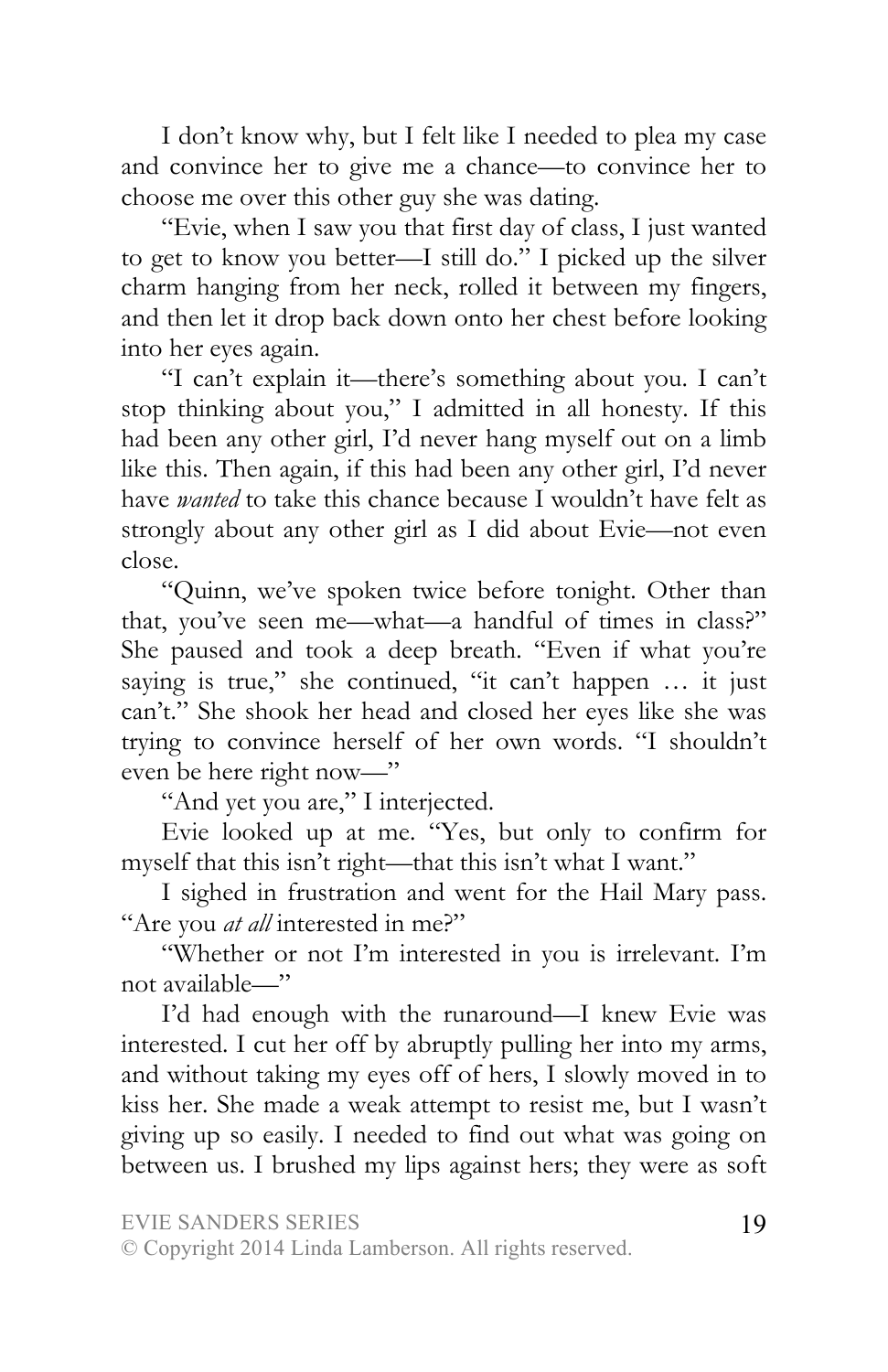and sweet as I'd imagined. I had to have more of her. I kissed her again—I mean, *really* kissed her—and moaned when she kissed me back. I continued my assault, moving down along her jaw line, tasting her, before giving that beautiful neck that had tempted me for the past two days my attention. She tilted her head backwards, giving me total access to nip, lick, and suck her perfect skin. And when I heard her gasp in pleasure, I knew I had her where I wanted her—where I needed her.

One minute Evie had been on her soapbox telling me why she couldn't be here with me, and the next, we were kissing like there was no tomorrow. I couldn't help but smile at how quickly the tables had turned. She looked up at me when she'd noticed I'd stopped kissing her and flashed me what could only be described as a "Screw you" glare in response to the "I knew you couldn't resist me" look in my eyes.

And then Evie completely surprised me by grabbing me by the shirt with both hands and kissing me—hard. *Damn, this girl could kiss*. I kissed her back with everything I had. I'd never wanted anyone this much before. In fact, if I didn't stay focused, she was going to drive me over the edge, ending the moment before it really got started and embarrassing the hell out of me in the process.

I leaned into her, pressing my entire body into hers so she could comprehend what she was doing to me. My hands wandered down her back as I kissed that beautiful neck of hers again before making my way to her collarbone, running my tongue along it and then returning to that sexy, hungry mouth of hers. I felt Evie trembling in my arms as she reached around and clutched the back of my shirt, which only served to stoke my desire for her even more. I was on the verge of losing control, and I could tell she was too.

Then I remembered where we were. I realized that we were a little too exposed for as hot and heavy as we were getting. Reluctantly, I pulled back, gently kissing her lips once